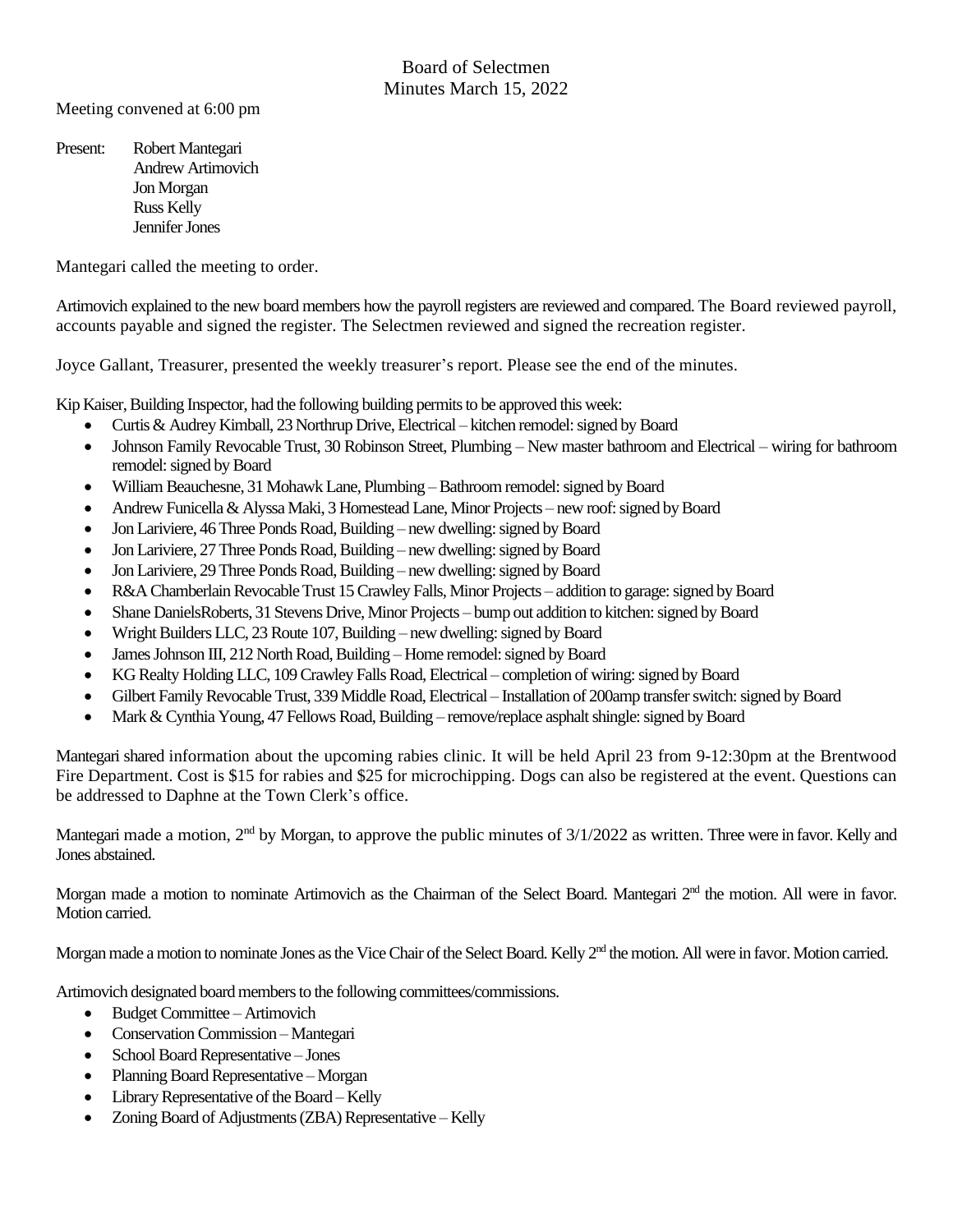## Board of Selectmen

## Minutes March 15, 2022

Rick Murphy, Director of Emergency Management, has requested Ken Christiansen be the BOS designee for the Seabrook Graded Drill occurring on 4/6/2022. Christiansen has agreed to serve as the representative. Morgan motioned to appoint Christiansen to serve as the BOS designee to the drill. The motion was 2<sup>nd</sup> by Mantegari. All were in favor.

The board was presented with a junk yard license request for Bob Webb. The permit would last 2 years and would be for the land at 32 Middle Road. Morgan made a motion to accept the permit request. It was 2<sup>nd</sup> by Mantegari. All were in favor.

Karen Clement., Town Administrator, also presented an addendum for the extension of the Disaster Mitigation grant for 1 year. Mantegari motioned to accept the extension. Morgan 2<sup>nd</sup> the motion. All were in favor.

Clement presented recreation appointment slips to the board. The rec commission has recommended Patrick Farrell for a 3-year term, Additionally, Erin Merrill and Valerie Rogers to be reappointed as alternates for 3-year terms. Mantegari motioned to accept the appointment slips. It was  $2<sup>nd</sup>$  by Morgan. All were in favor.

Clement presented the Board with the annual fraud questionnaire for the upcoming March 21 audit. Mantegari motioned to accept the questionnaire as filled out. It was 2<sup>nd</sup> by Morgan. Three in favor. Kelly and Jones abstained.

In preparation for the audit, Clement presented adjusting entries for Artimovich to initial. Morgan asked for clarification on transfers from ACH/credit card fund to general fund. Clement explained the difference between the accounts and the reason behind the transfers. Mantegari motioned, 2<sup>nd</sup> by Morgan, to accept the transfers. All were in favor.

Chief Bird was present to discuss the need for a new ambulance as well as to present bid estimates. Currently there are 2 ambulances in service. One ambulance is a 2005 and the other is a 2014. Both were purchased new. The plan is to get the ambulances on 8-year cycles where the oldest would be replaced every 8 years. Chief shared the pricing of 2 options he has been able to get quoted. Sugarloaf dealership priced out a PL Custom model and provided a bid for three hundred twenty-three thousand, six hundred twenty-four dollars (\$323,624) and Lifeline provided a bid for three hundred forty-one thousand, twelve dollars (\$341,012). According to Chief Bird, both companies are good companies. Currently the ambulances used are Lifeline vehicles. He also stated PL Custom is fairly well established in the area and their services appear to be better. Chief has requested permission for three hundred fifty thousand dollars (\$350,000) to allow for items such as the needed radio, any items accidentally overlooked on the bid, or in the event something arises with chassis issues. Artimovich asked how much was in the account. Clement responded that the end of January there was four hundred sixty nine thousand dollars (\$469,000) in the account. Artimovich asked if Chief Bird was opposed to Sugarloaf dealership. Bird replied that he was not opposed to them. Mantegari motioned to release up to three hundred fifty thousand dollars (\$350,000) with a trade in of the current 2005 vehicle. Morgan 2nd the motion. All were in favor. Motion carried.

Artimovich asked how the hiring process is moving along for the 2 new positions approved by Town Meeting. Chief Bird explained he is working with Clement to get the jobs posted. He understands there are a lot of openings in the area. He estimated at least 62 departments looking for employees.

Artimovich stated the town received an invoice for the newsletter. He offered Robin Wrighton, newsletter editor, the opportunity to sit at the table to speak on the matter. She opted to remain in her seat for the discussion. Artimovich stated the Town Meeting legislative body voted to expend the money for the newsletter. Morgan stated he felt Christiansen, who presented the warrant article at the Town Meeting, was very clear there were contract negotiations in the works. There was discussion among the board members about what should be in the contract. Artimovich stated he was not looking for an editorial oversight contract, but instead a contract which stated the number of issues, approximate page count, and publication dates.

Jones stated it was her understanding that the contract negotiations were in process and ideally should have been completed prior to Town Meeting. It is her belief that what the previous board had in the works should not be derailed because of the change in leadership. Jones shared that Christiansen was very clear in his presentation at Town Meeting that a contact was in the works and for her to be comfortable with the release of the funds, she would like that wrapped up. Jones asked how the decision to go to monthly invoicing was established. Mantegari and Artimovich responded it was because of the meeting in May (2021). Mantergari pointed out that no prior board can bind a future board. Artimovich asked Wrighton if it was possible to get an invoice that outlined what the town would receive for the payment. She responded it could be discussed.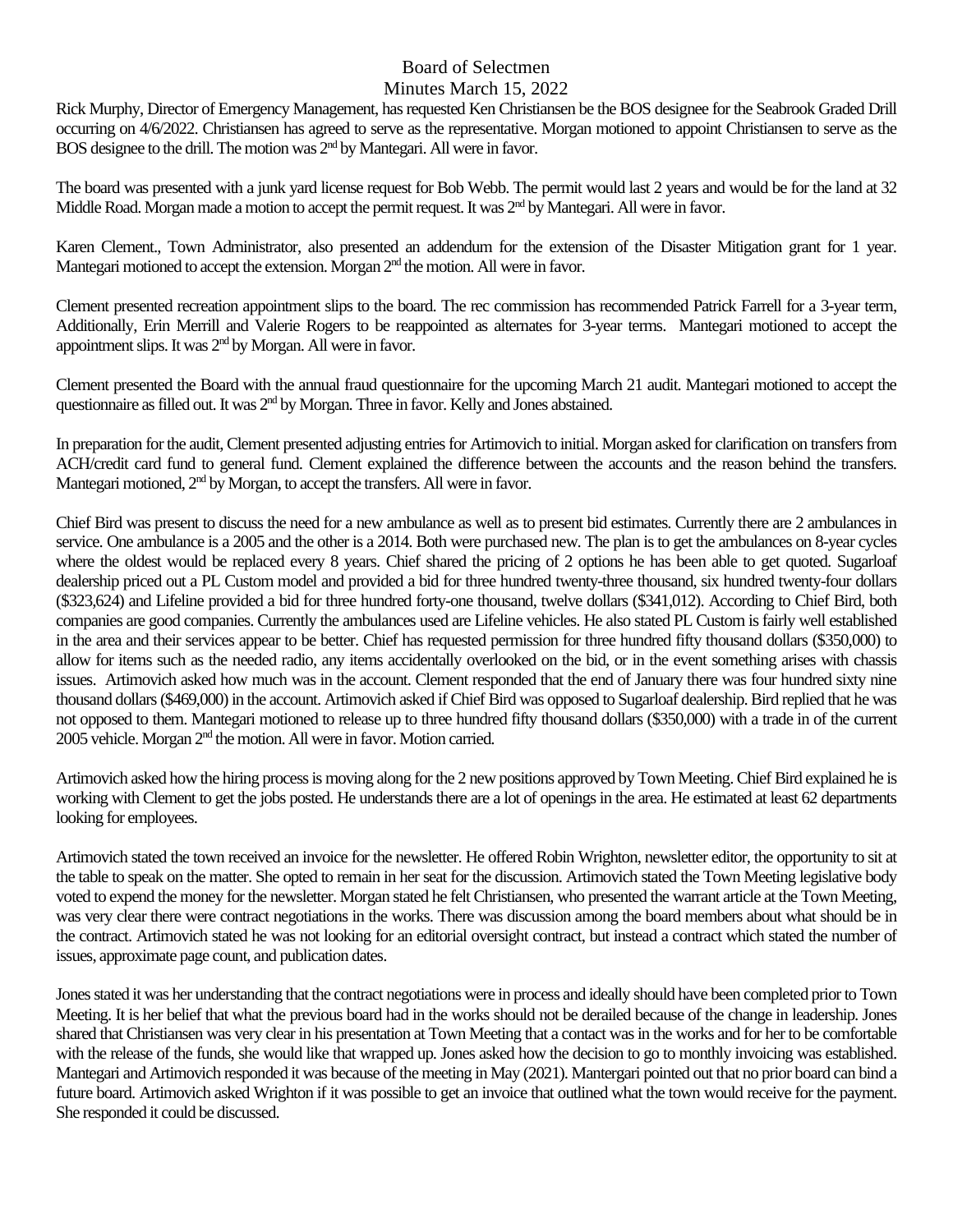## Board of Selectmen Minutes March 15, 2022

Wrighton wanted to point out that The Newsletter is not a vendor or subscription, but a volunteer group of people. Jones asked for clarification about the structure of the Newsletter. She stated other towns have it set up as a town function. Brentwood's structure is different in that the function is outsourced to a private non-profit corporation. Jones asked for clarification as to whether the money is a donation or purchasing services from an entity. If the payment is for services, Jones feels there should be some sort of contractual agreement. It is her understanding the previous board was working on getting something (contract/memorandum) in writing to explain what product or service the town would be receiving. Artimovich asked Clement to check with NH Municipal to get clarification on the warrant article wording. Clement responded Town Meeting allows you to authorize the appropriation of the money. She went onto explain the board then decides how to spend it. Wrighton asked for the RSA. Clement responded it is Municipal Law under RSA 32. Jones stated when the warrant article was presented Christiansen explicitly stated that there were contract negotiations in the works, and she feels people voted to not hold up money with the understanding there was an agreement in the works.

Artimovich asked if Kelly had anything to add. Kelly responded that he appreciates the work of the Newsletter and as a person who loves history, he enjoys the Newsletter. He went on to say that he would be willing to be part of the party to sit down and be part of the discussion of the agreement. Kelly would like to move forward with the newsletter while addressing the concerns of the public, previous board and current board. Artimovich asked if Wrighton would be willing to sit down with himself and Kelly. Wrighton responded she would discuss it with Artimovich.

Michelle Siudet, Middle Road, stated she believes most of the items in the warrant article that failed in 2019 or 2020 have since been incorporated. She stated she would be open to discussing a memorandum of understanding. Siudet then asked about clarification of the language used at Town Meeting when asked about the contract. She asked if it was correct that Christiansen said the contract was in negotiation phase. Artimovich and Morgan responded that Christiansen did state that at Town Meeting. Siudet went on to ask how Cathleen Bailey then received a copy of a contract in negotiations. The board responded it was due to a Right to Know Request that was filed following a public discussion of the contract.

Liz Faria, South Road, stated that 1 or 2 selectmen that do not agree with the legislative body are not allowed to change the article. She went on to explain that the contract was not part of the warrant article. Jones asked for clarification on the difference between authorizing funds and appropriating funds.

Jim Johnson, Shannon Way, asked who wrote the contract that was submitted to the Brentwood Newsletter team. Artimovich responded that Clement drafted it using resources she had access to. He went on to explain it would be in the scope of her role because she does the work of the select board. Johnson asked why the attorney did not review the contract. Artimovich explained it was because it was in the negotiation phase. He went on to explain it would be reviewed by the attorney prior to being signed once it was finalized.

Wrighton read RSA 31:10:4. Jones acknowledged it and pointed out that was not fitting to this situation.

Ward Byrne, Rowell Road, shared his thoughts about the divide in the town. He suggested there be compromise. Morgan responded to Byrne's statement. He explained he desires to see a good faith contract and stated he would support the Newsletter.

Bill Faria, South Road, asked if the whole board voted on a warrant article and if it was to fund the newsletter. Artimovich responded that he believed the purpose of the warrant article was to decide whether or not to fund the Newsletter.

Eric Turer, Peabody Drive, addressed the board about the Newsletter. He stated he was mentioned earlier in the meeting as the drafter of the warrant article that was previously mentioned. Turer explained in the past when he came to the board about something that was published with false information, he was told the board had no authority over the newsletter. He requested there be a sense of openness especially in response to items that are submitted/contributed but not published. Artimovich shared that Brentwood might be one of the only towns that print monthly and not quarterly or bi-annually. Mantergari stated the Newsletter is a private entity as evidenced by the Newsletter having their own website and board. Turer stated his desire to see items submitted to flow through a town email or site where it could be reviewed. Mantergari explained it would be a liability to the town for that situation to occur and there would be a Right To Know aspect to consider. Mantergari went onto explain the history of the start of the Newsletter.

Lois DeYoung, Crawley Falls, read a Supreme Court case of Bolton v. Beals from 1954.

Sue Mitchell, Sherman Ave, stated she feels factions of the community are not allowed to volunteer with the Newsletter. She gave 2 examples where she was not reached out to as promised she would be. Wrighton responded the volunteers fold the last Wednesday of